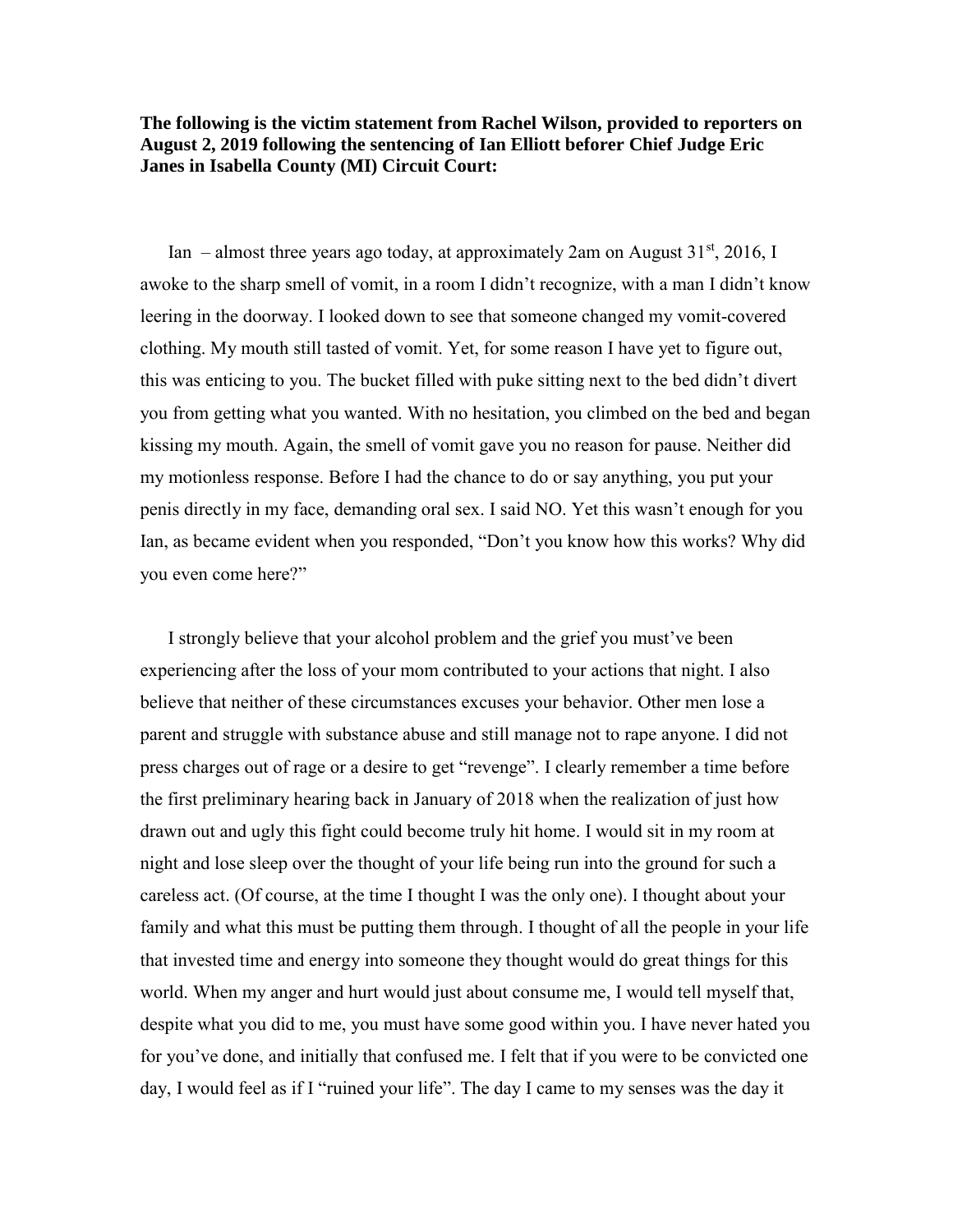clicked with me that although I didn't hate you, I COULD NOT HATE MYSELF EITHER and that I COULD NEVER RUIN YOUR LIFE because YOU DID THAT ALL ON YOUR OWN. I refused to allow you to violate me and get away with it.

Today, Ian, you continue to demonstrate the cowardice you've shown from the moment you raped me. You've hid behind your money, you've hid behind your attorney, and you've avoided all accountability. My aim today is to make up for the integrity, character, and courage you lack by making it clear that I don't need to hear you admit to guilt. I've known within myself for three years now that you are a rapist. I knew it when you were raping me, and I knew when I read your text, "*Like what if there is someone else? If they find out about your kit that might send someone over the edge I don't even know about. I could still be hurting ppl even if I get help."* Your inability to take ownership of your actions only serves as further confirmation that behind your not-soconvincing façade is merely a weak, self-righteous child. You have laughed at me in open court both times I testified. You did the same to the other three victims that came forward while they were on the stand. No man with an ounce of decency or integrity would have done this; but then again, a man that rapes women has no claim to call himself a man at all.

Recently, I read the character witness letters submitted to the court on your behalf. Regardless of what they say, your actions negate the words I read in those letters. It shows me that many people underestimate your skill to manipulate. You have an incredible ability to be the "nice-guy". Your ability to manipulate demonstrates you understand what you are doing when you are hurting someone. You can turn it on and off for whomever your audience is. You can be the SGA president as well as the guy getting arrested at a football game. You can be the guy given the Leader Advancement Scholarship as well as the guy getting kicked out of your fraternity for sexually assaulting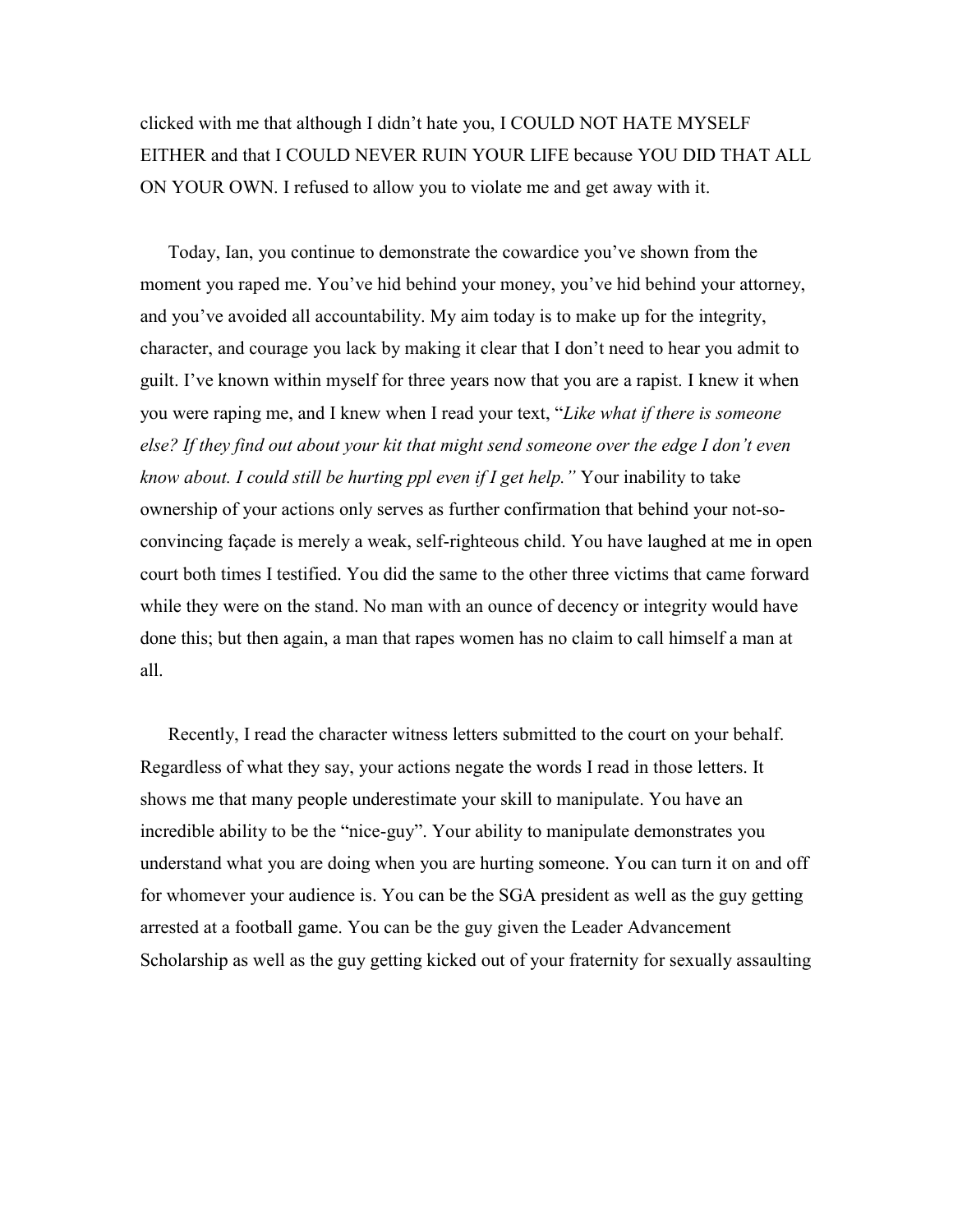this amazing young woman. You can be the family man and the doting fiancé, as well as the guy wreaking havoc and trauma on women's lives. We see who you really are.

I have grappled with this victim impact statement for weeks. How is it possible to sum up the entirety of heartache, disappointments, shock, and anger from three years in one sitting? As difficult as this is, I truly want to convey here today the hell this experience has been for me since that night and so many nights after. It is important for my own personal healing and closure that I share these events, but even more importantly for the purpose of demonstrating hurdles victims still face and ways in which many of us in this room can be a part of a systemic change.

I've heard it said several times by the defense that the CM Life article was onesided. What is really one-sided is that every time you bring that up, you forget to mention how Isabella County Prosecutor's office dropped this case with blatant disregard for what happened to me. What was one-sided was their regard for Ian and their lack of regard for me. In reality, because of the one-sidedness of how the original case was handled, I was left with no other option than to release my story in hopes someone would find it compelling enough to take action. CM Life, in writing the article "Breaking Her Silence", allowed me to take the voice back that Isabella County Prosecutor's office stole from me.

As was stated by your defense at the reinstatement hearing: **"…Mr. Elliott who has been put through two preliminary examinations, one to experience the RELIEF of having the charges originally dropped. And then here we are again on a most UNUSUAL revival of these charges." Prelim 2, pg 74 line 7**.

I will begin by saying that just because something is unusual, just because you may not have seen if often during your career, does by no means make it unlawful. Many times what is right is not the common practice. Like we are told as kids, "Just because everyone else is jumping off a cliff doesn't mean you should." This is a clear example of how what is right and just seems shocking. Out of 1000 sexual assaults, 230 are reported to police. Of those, 46 lead to arrest. 9 of these cases will be referred to prosecutors. Only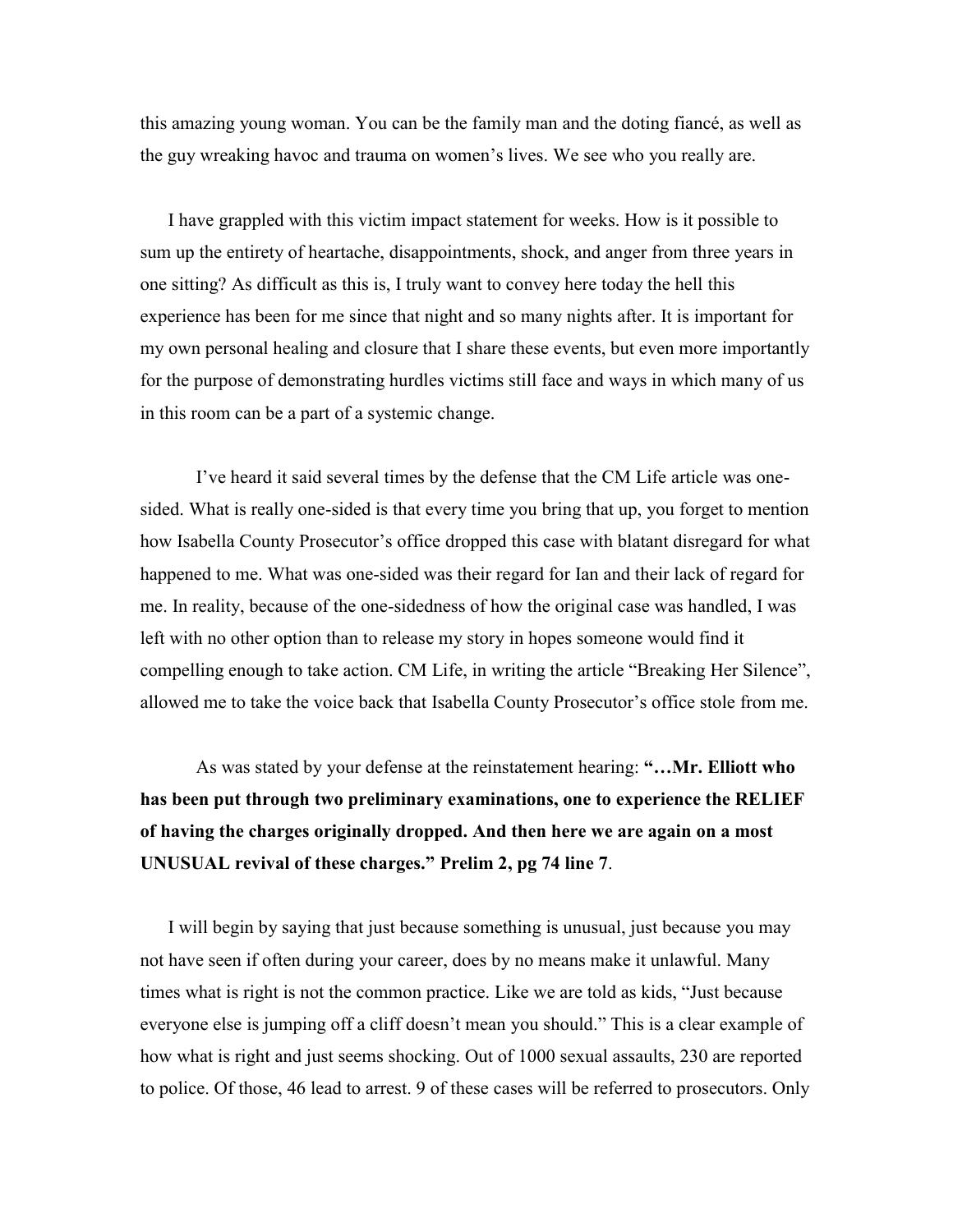5 will lead to a felony conviction and, on average, 4.6 rapists will be incarcerated (RAINN). If the AG's office had not intervened in this case, I would have simply added to the statistic of sexual assault victims that never saw justice. My purpose in all of this it to express the travesty in using the word UNUSUAL in the context you did. If it is UNUSUAL for a case that was wrongfully dismissed to be rebrought by the state, then the staggering statistics I just read here today demonstrate that the status quo, the usual outcome in our justice system, is that sexual assault victims do not get the justice they deserve.

After years of enduring the court process, I adamantly believe a major contributor to the impact a victim faces in the time after the assault is the court process itself. For one, I'm aware that you know about *past tensions within my family*. My family, in years past, has experienced turbulent times. I've dealt with the emotions in the aftermath, as each member of my family has. The memories I have of growing up, of my family, of my home; these are private. My family members and I deserve the right to our personal lives and how we have individually coped with the emotional pain that is unique to each of us. What I will say today is that I have never known of another family that has never experienced conflict. Everyone sitting in this room today can say that at some point in their life, their family has had to overcome a hurdle. If I were to evaluate the details of everyone's familial circumstances or conflict and apply the same reasoning that was applied to me during this case by the defense, then I would come to the conclusion that everyone in this room is untruthful and lacks credibility. Even just saying this out loud sounds ridiculous. My family and I's relationship is private. It is irrelevant to what occurred on August 31, 2016. And it is downright invasive and offensive. The real *travesty* is that once you are raped and charges are filed, you are then figuratively raped again and again each time the defense digs into the personal and sensitive details of your past, only to use these details to twist this way and contort that way for their benefit.

Second of all, as to my previous romantic relationships, I still to this day cannot understand why you and your attorney were so interested in presenting those details to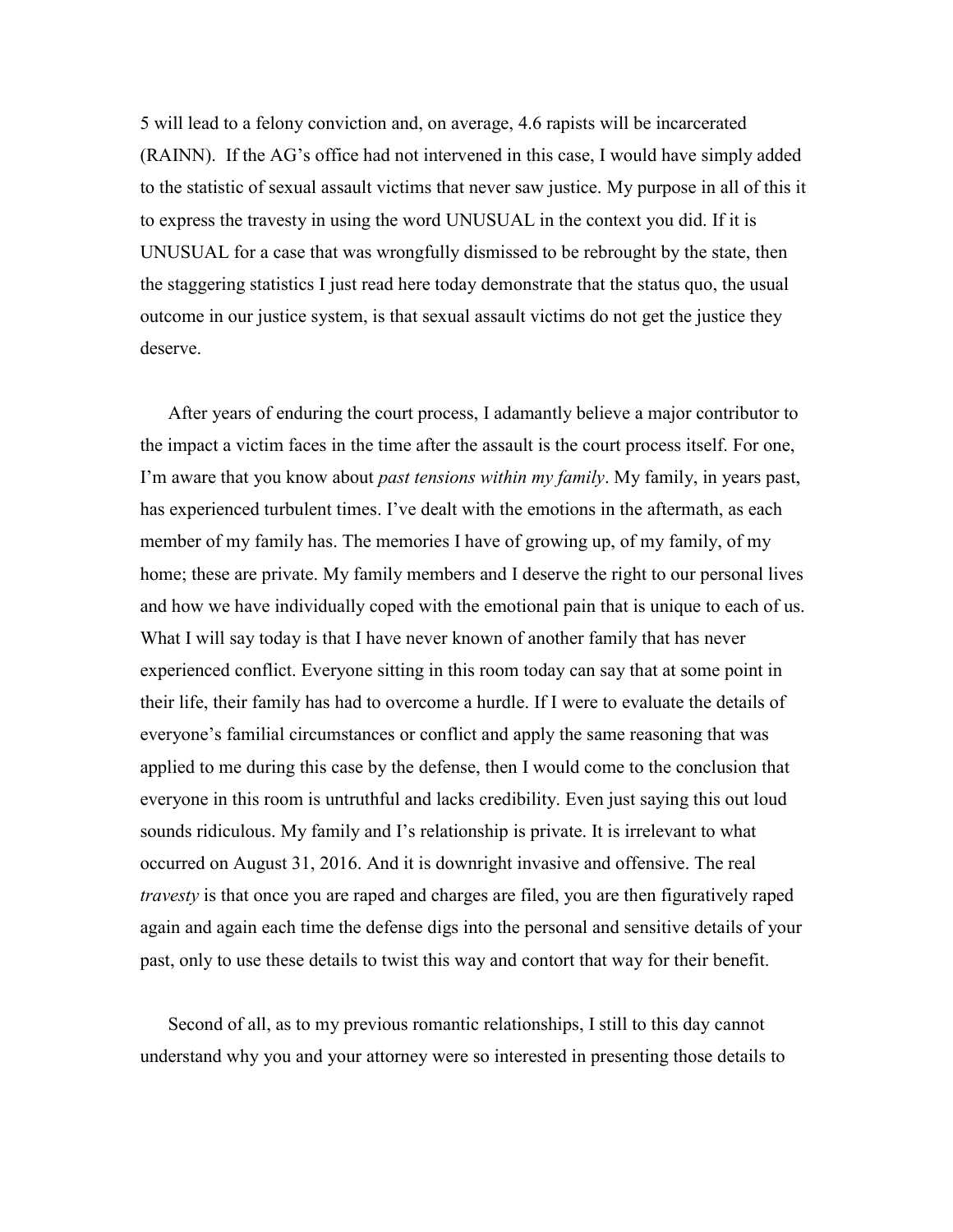the court and to a jury. No victim and their prosecuting team should ever have to fight as hard we did to simply ask that Rape Shield Laws be acknowledged and respected.

I will always stand by the belief that what I do with another consenting adult behind closed doors is no one else's business except mine. I believed this before you raped me and I believe the same today. Shame on you for violating yet another aspect of life that is meant to be solely mine. I shared intimate details about the sexual assault in the CMlife article. It was difficult for me to do, and my no means did I enjoy releasing that. I had no other options left if I wanted to have a shot at my day in court. If you think this is in any way contradictory to keeping details of my personal sex life to myself, you clearly see no distinction between consensual and nonconsensual.

Thirdly, I am truly sickened when I think back on every attempt made to get a hold of my mental health records. You and your team did everything you could to gain access to privileged mental health notes and medical records under protection of HIPAA laws. Once again (this seems to be a theme) you wanted extremely sensitive subject matter to be handed over on a silver platter with no factual basis to demonstrate relevance. I have no issue with owning the fact that I have struggled with depression. What I have a problem with is presenting that to a jury as something that matters in this case. Just as I don't believe that your depression after losing your mother, your alcoholism, and any other unaddressed mental health issues have any bearing on your truthfulness, I have the right to be afforded this same level of dignity. And so does EVERY OTHER SURVIVOR, when people like you and your attorney seek to attack it. I remember reciting the words "innocent until proven guilty" to myself while waiting for my turn to take the stand. Those words are the backbone and foundation of our criminal justice system, and I stand by them. I did not realize until after being the named victim in a sexual assault case that I would also stand by what it feels to be "guilty until proven otherwise." That is what is feels to constantly feel under attack, simply for the telling the truth.

This mental health topic being used against me is a recurring theme. Before being made aware of the real reason the case was dismissed, the original assistant prosecutor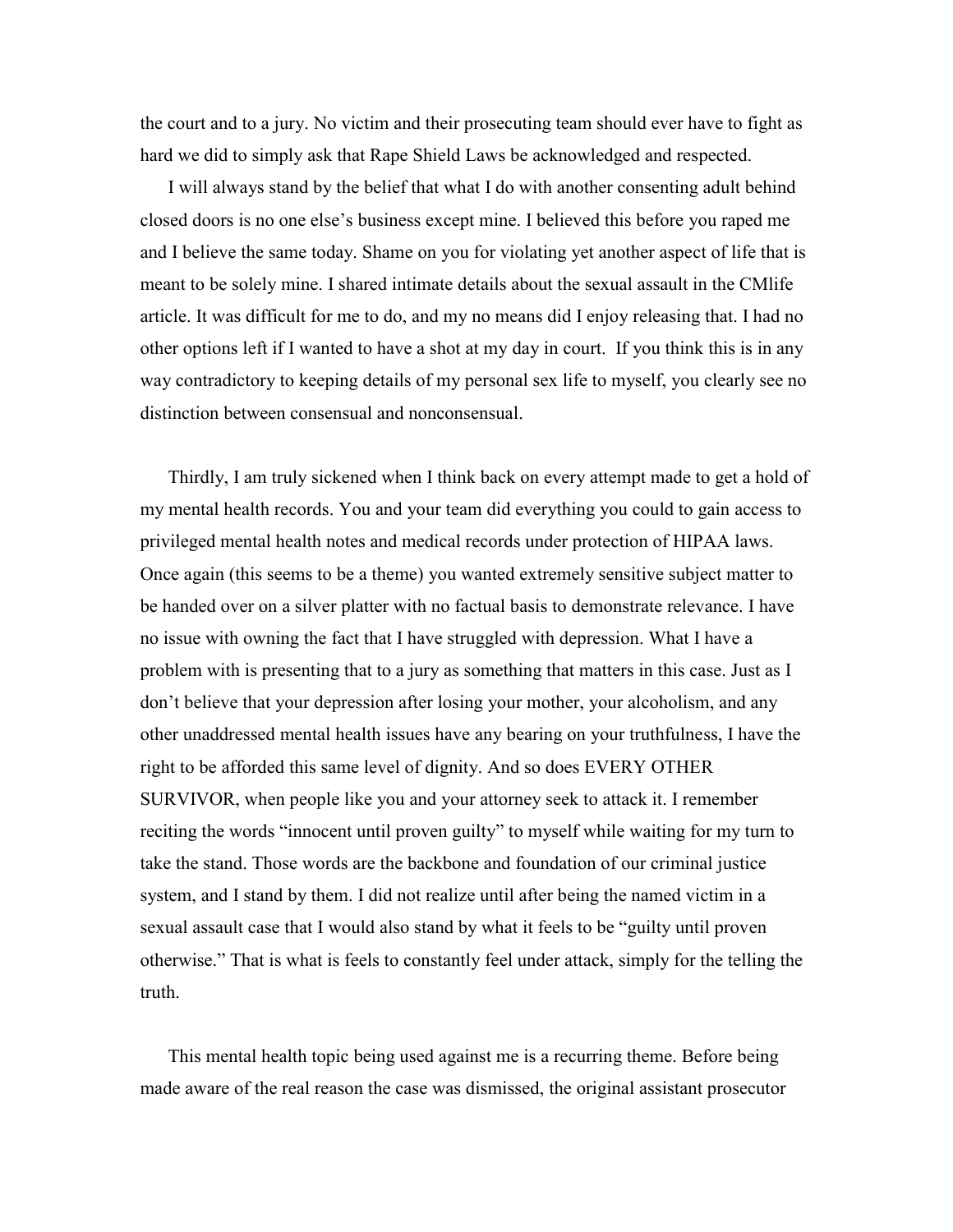Larry King told me he doubted I could handle the pressure of a trial. I soon found out this was King's attempt to hide from me that Robert Holmes' (the interim head prosecutor at the time) made an executive decision to drop all three charges because of "insufficient evidence". Let me break this down. To Larry King and anyone who thought I didn't have the strength to see this process through; today I am finishing what I started. To Robert Holmes and anyone else who didn't acknowledge the evidence in this case, please tell me if Ian Elliott's conviction is due to the evidence in this case or whether the criminal justice system you claim to believe in got it all wrong.

At the end of the day, my relationships with my family, my sexuality, and my past struggles with depression do NOT equate to a character default, nor do they damage my credibility. They are simply aspects of what make me human. The experience of being cross-examined as well as experiencing what is said even when not seated on the stand leaves you feeling as if you are a specimen under a microscope; a specimen to be dissected without regard to the pain inflicted in the process.

These last few years have been brutal for me. I didn't rape anyone. I didn't lie. I didn't mock you. You did these things. Yet, you preyed on someone much stronger and fiercer than you; someone with the perseverance and resiliency to be relentless in the fight for justice. Throughout all of it, I remained true to my character. There was no need for me to stoop to your level. I didn't need information about your family, your relationships, or your mental health because I held onto something much stronger – the truth. Playing dirty was not necessary because I believe the truth sets you free. And today is that day. I am tired. I ran out of energy a long time ago and started using reserves I didn't even know I had. But I kept going even when I knew my options were dwindling. This was the fight of my life and I won. I am tired, but I am proud of myself.

The person I am today is not the same person you raped. I am forever changed. With each battle that presented itself came the decision to give up or become better.

• Early on, I learned what it meant to fall flat on my face. A war cannot be won without fighting the battles in between. I lost a LOT of the battles, but I learned to wipe the dirt off my face and keep going.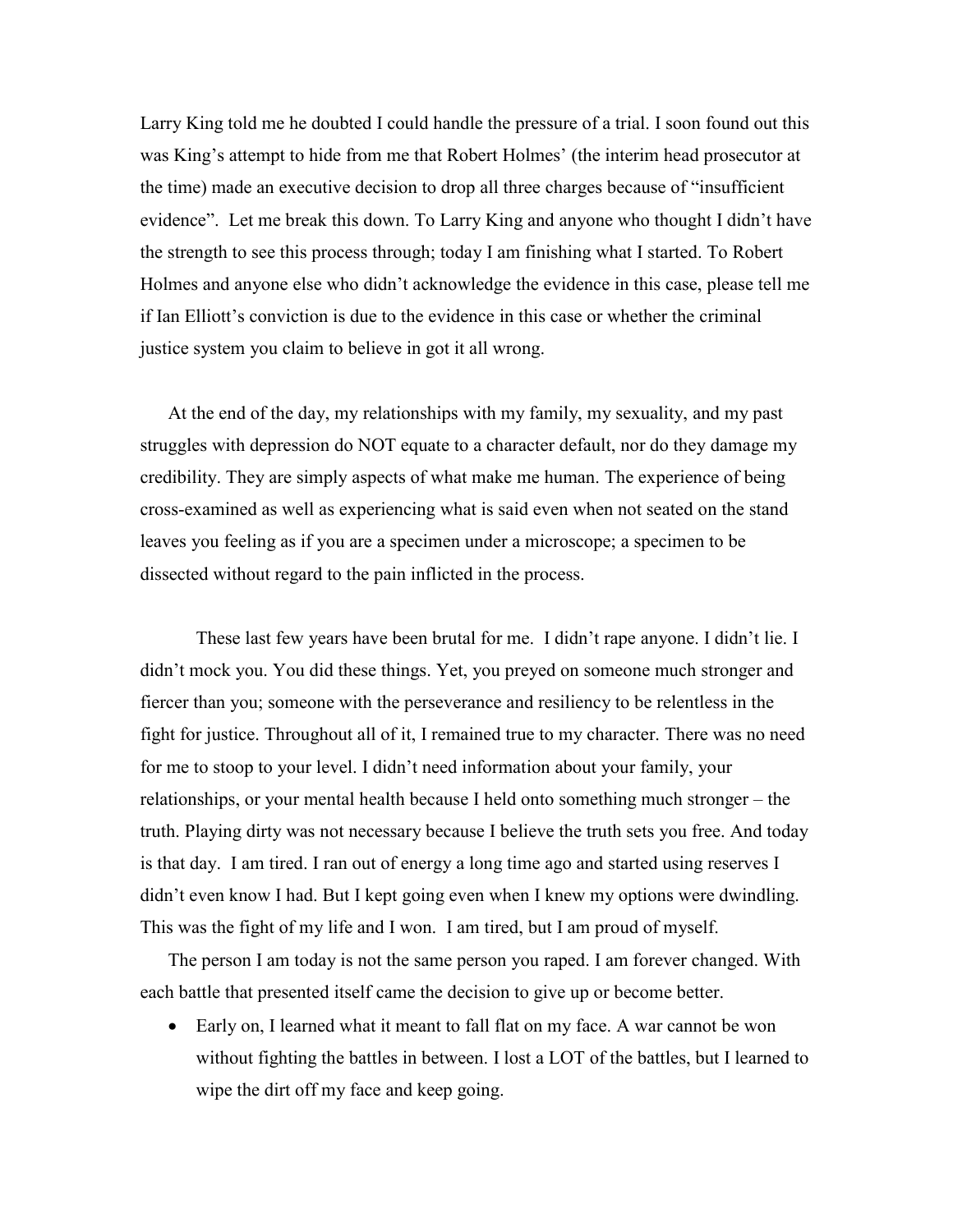- I came to understand that gaining respect doesn't happen by giving in to the wishes of others. Only when I respected myself did I realize that respect from others would follow.
- I could have folded many times to what others wanted me to do or wanted me to believe. But someone here today told me to trust my gut. That was the greatest lesson of them all.

I chose to fight back when faced with odds I never thought I'd face, but no survivor of sexual assault should have to go to such lengths to receive justice. Every survivor should be provided options, resources, and accurate information in a timely manner throughout the entire process. Law enforcement needs training on conducting trauma informed investigations. It is unacceptable for any survivor to feel as if they are not believed when meeting with a detective or prosecutor. It is unacceptable for any survivor to be lied to by someone in a position to fight on their behalf. Rape culture and victim shaming are real things. I have felt them first hand. To be asked, "Why didn't you run?" was bad enough. But to hear the words, "Those bruises on your thighs are simply the result of this young man using your thighs as leverage," cut deep. In that moment I felt like I didn't matter. I felt invisible. These kinds of details need to stop falling through the cracks. Victims of sexual assault deserve better.

There were those along the way that let me down, but I'd like to acknowledge the ones who stepped up.

Thank you to CMlife, especially to Emily Davis – an amazing journalist and now a dear friend. Because of your help, we are here today to witness Ian Elliott's sentencing. It seems surreal to think back on our first conversations. We hoped this article would receive a positive reaction, but I don't think either of us dreamed today would be possible.

Thank you to the former Michigan Attorney General Bill Schuette and to the current Attorney General Dana Nessel. Mr. Schuette made the decision to file for the reinstatement of charges and Dana Nessel carried on the torch. Thank you for giving me the chance to fight for justice. That is all I ever wanted from day one.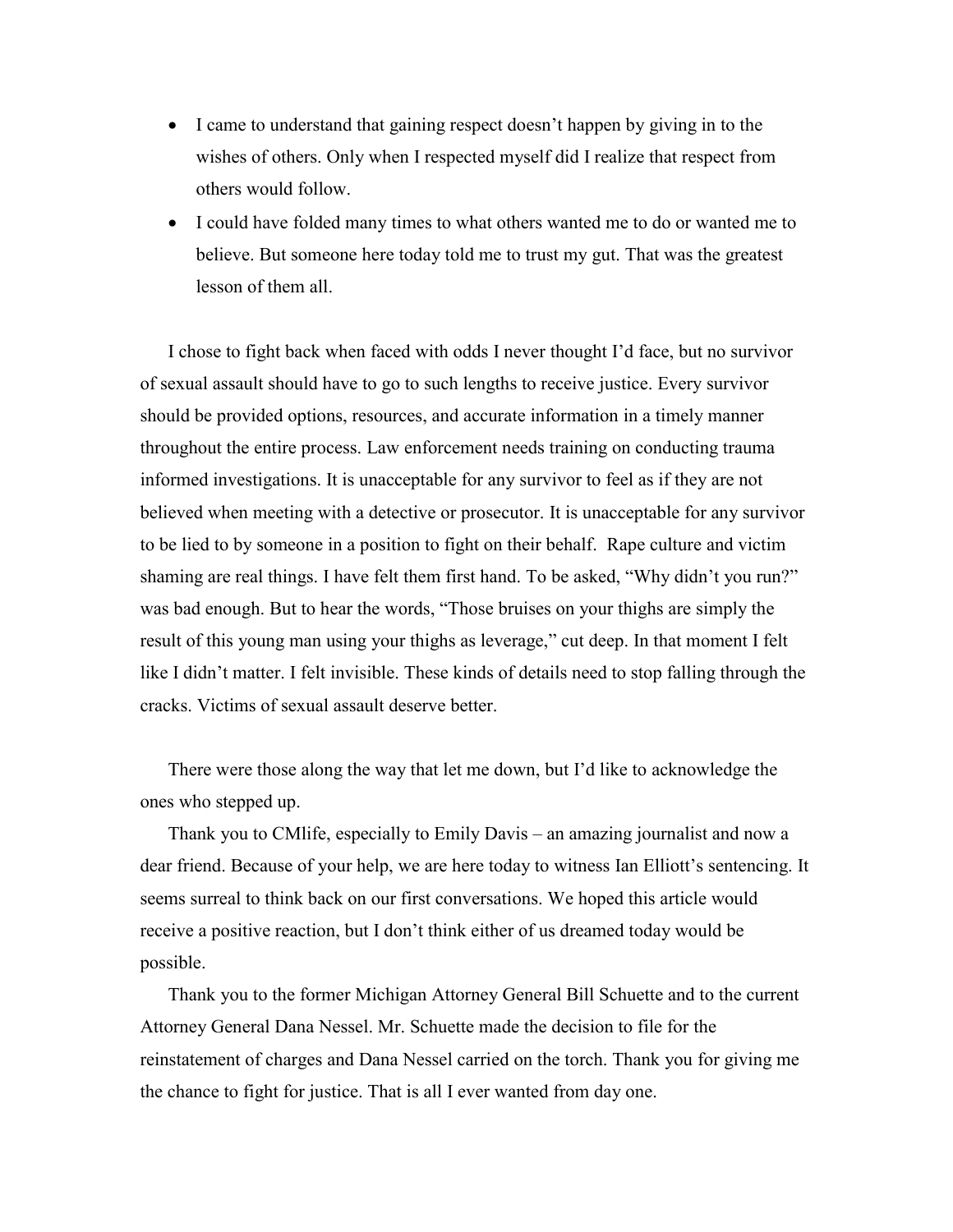A huge thank you to Assistant Attorney General Brian Kolodziej. The first time I met you, I wondered if you'd be like the rest of them. I was terrified that what I had to say wouldn't be enough. But you believed me. Certain aspects of this case that others have told me were weaknesses didn't, for one second, make you question whether I deserved justice. The amount of time and effort you've dedicated to this fight is admirable. It is clear you do what you do because you care. I think about all the sexual assault survivors out there who will never get the chance to see their rapist put behind bars because a prosecutor didn't think it was worth their time. All prosecutors should strive to emulate the level of compassion and selflessness you've demonstrated.

Thank you Brooke. You have been there every single step of the way since Ian Elliott raped me. You helped me process things not many people understood. You listened and never judged. You showed up with me at court countless times and we anxiously tapped our feet and wiped our clammy hands together.

Thank you to my family and friends that have stuck by my side and never wavered. There's nothing like three years of immense levels of stress, hardly any answers when you need them, and more disappointments than victories to see who your family and friends truly are.

And finally, thank you to the three other survivors who bravely came forward in this case. When I learned of all of you, I felt sad that other women had to go through this. But I want you to know how much less alone I felt. I had spent so long feeling isolated, and when saw all of your faces this past January I felt more confidant than I ever have that continuing this fight was the best thing to do. Not only for myself, but for all of you, and for all other survivors that need to know there is HOPE.

Landy – I have had the pleasure of getting to know you over the past few months. We've had to make super tough decisions and I am proud that we made them as a team. Thank you for your courage to come forward. Because of you, Ian faced charges for the third time this last March. Because of you, this sentencing hearing today was possible. I am grateful to call you my friend. After today, the sentences you and I served will be over and Ian Elliott's will begin.

Thank you again to all you, from the bottom of my heart.